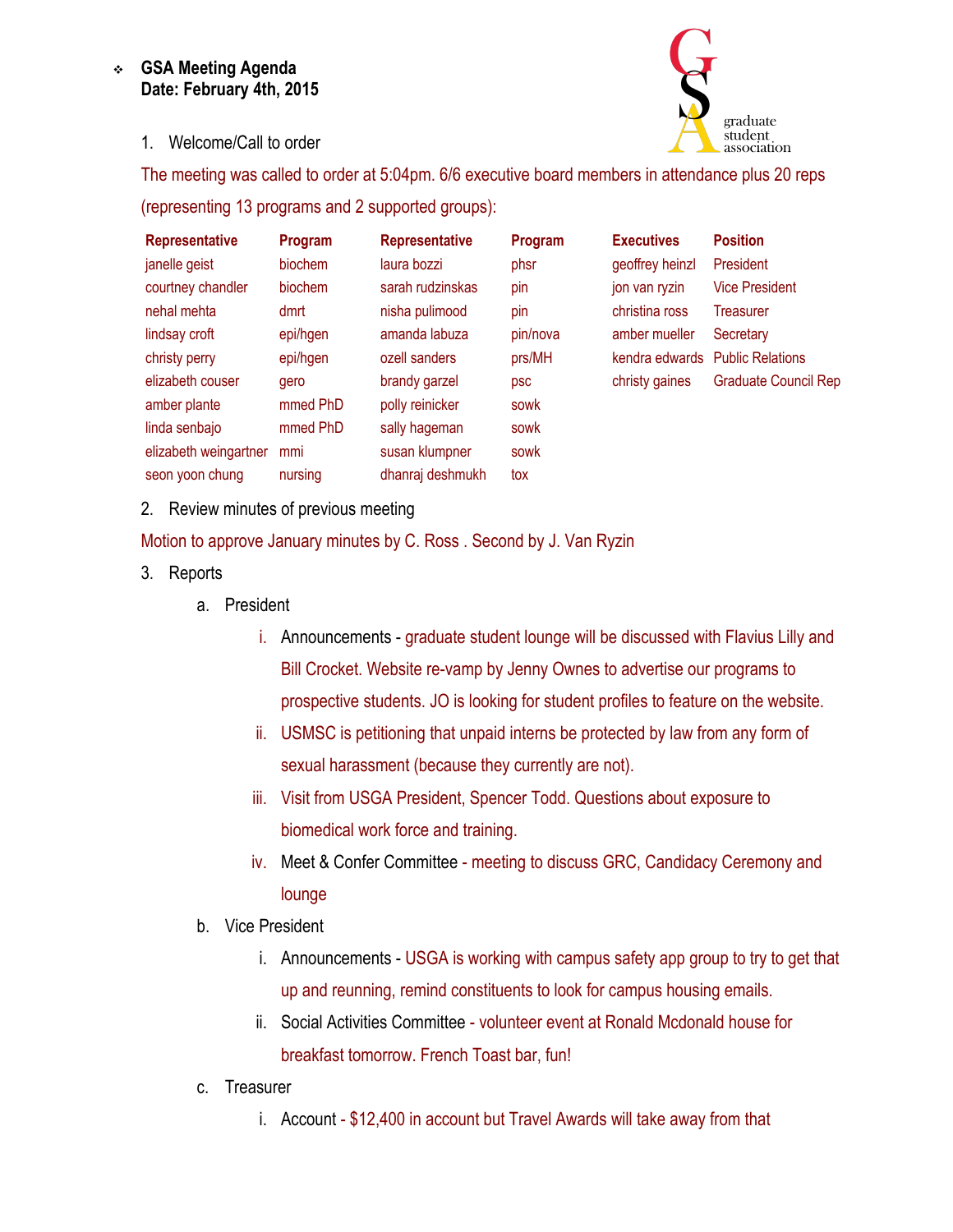- ii. Finance Committee Travel Awards received 11 applications, gave \$ out to 6. Please tell students to use electronic submission method as it makes them easier to distribute to committee
- d. Secretary
	- i. Professional Development Committee Mentoring Service, Research Award Committee is meeting tomorrow to discuss name for service and go over our scores for the Spring Research Award. We can book Presentation Practice Studio in advance for this service (more than 2 weeks), or study rooms in library if necessary.
	- ii. GRC Committee volunteer sheet, GRC and CC is coming together Please encourage students and judges to attend. Print 3 flyers and post them in departments. Still need volunteers for the day. Brandy is attempting to gather sponsors. Met with Matt Bolling about organizing the Social Hour on the second floor reception area. Still need to meet with CulinArt to see if it will fit into our budget. Alcohol License form online. Body thinks a reception here instead of Camden Pub will be more professional and encourage greater attendance
- e. Grad Council rep
	- i. Announcements no major announcements
	- ii. Next Graduate Council meeting in February
- f. PR
- i. Announcements none
- ii. Communications Committee Feb. Gazette bout to drop
- g. Meyerhoff panel discussion coming up. Contact O. Sanders for details
- h. Nova named a new secretary from dental school, Rosalie. Organizing monthly meetings on the 2nd Thursday of each month.
- 4. New Business
	- a. GPILS Student Advisory Committee- goal is to create greater student interaction within GPLS and graduate school: 3 dates they are volunteering at the Ronald McDonald house. Requesting \$240 to provide breakfast those three days. Does gpls provide funding? They have in the past but they have not committed anything to these events yet. G. Heinzl motioned to allocate \$240 to be used over 3 events at Ronald McDOnald house, \$80/per event with the stipulation that the committee provide a volunteer list and at least one student volunteer at each event be from a graduate program outside of GPILs. A. Mueller seconded motion. Motion passed unanimously.